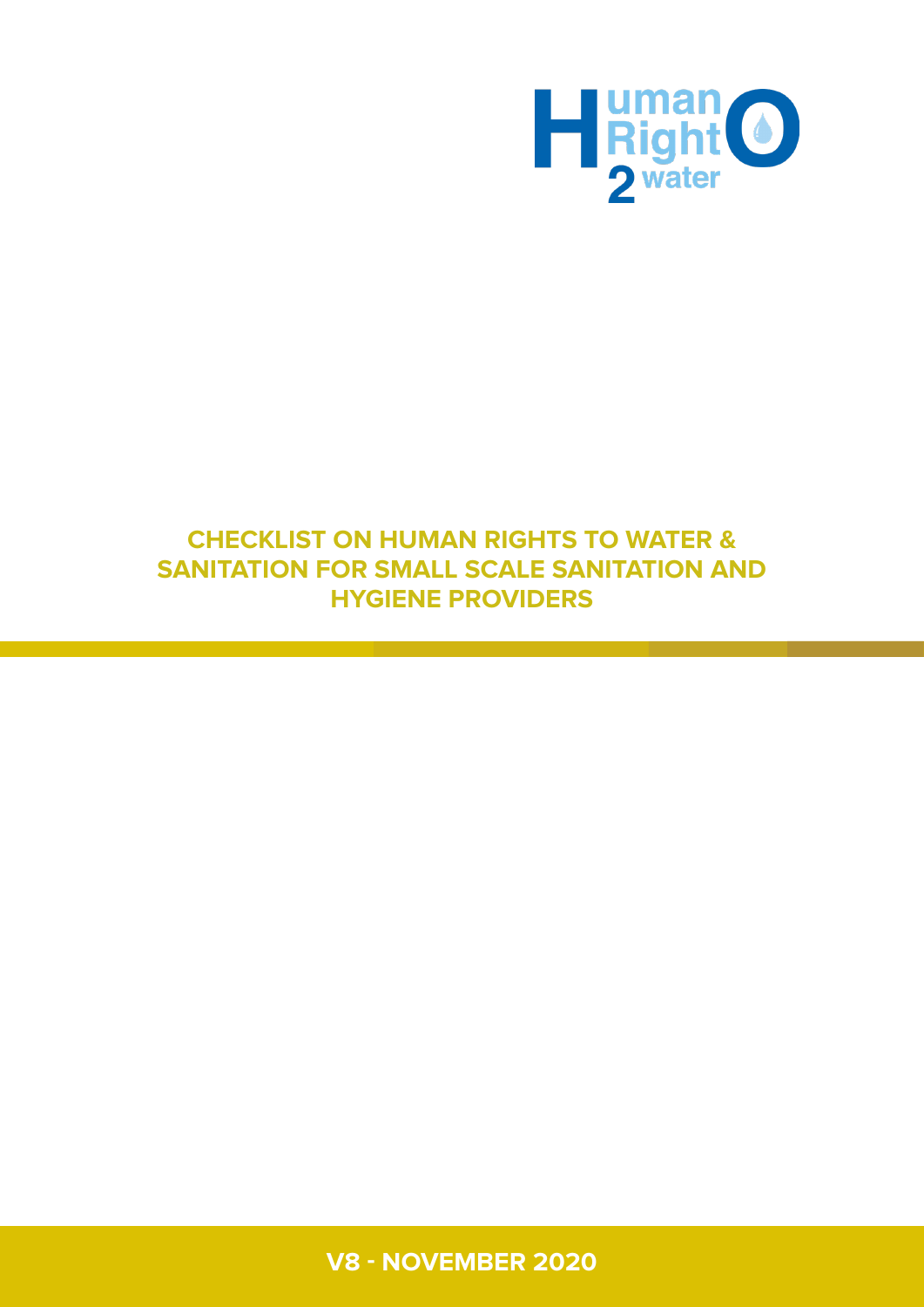# **CHECKLIST ON HUMAN RIGHTS TO WATER & SANITATION FOR SMALL SCALE SANITATION AND HYGIENE PROVIDERS**

### ⊲ **Introduction: What are the human rights to safe drinking water and sanitation?**

In 2010, the UN General Assembly declared the right to drinking water and sanitation as essential to the full enjoyment of life and all human rights. In 2015, the UN General Assembly reaffirmed the right to water and the right to sanitation, recognising them as distinct rights, although related and both stemming from the right to an adequate standard of living. Human rights obligations related to access to water and sanitation are included in different human rights treaties. It is States that are primary responsible for the realisation of the human right to water and sanitation.

The human right to water entitles everyone to have access to sufficient, safe, acceptable, physically accessible and affordable water for personal and domestic use, while the right to sanitation entitles everyone to have physical and affordable access to sanitation, in all spheres of life, that is safe, hygienic, secure, and socially and culturally acceptable and that provides privacy and ensures dignity. Those rights shall be delivered in a participatory, accountable and non-discriminatory manner.

### ⊲ **Who has a human right to sanitation?**

Human rights are the inalienable fundamental rights to which each person is inherently entitled. Human rights are conceived as universal (applicable everywhere) and egalitarian (the same for everyone). They embody the basic standards without which people cannot realize their inherent human dignity. Recognising access to safe drinking water and sanitation as a human right therefore means that everybody is entitled to these rights.

### ⊲ **What are the human rights to sanitation principles and criteria?**

Human rights criteria (availability, quality, acceptability, accessibility and affordability) and human rights principles (non-discrimination, access to information, participation, accountability and sustainability) shape the content and scope of the right and guide its implementation process. All these elements give meaning to the human rights to water and sanitation and must be taken into account for its implementation.

### ⊲ **Why do human rights matter to small scale sanitation providers?**

The United Nations Human Rights Council (2011) endorsed the Guiding Principles on Business and Human Rights: Implementing the United Nations 'Protect, Respect and Remedy' Framework. These Guiding Principles apply to all States and to all business enterprises, NGOs and community-based organisations regardless of their size, sector, location, ownership and structure.

The Guiding Principles recognise that:

**1 • States** have the obligation to respect, protect and fulfil human rights;

**2 • Business enterprises and other suppliers/operators** are required to comply with all applicable laws and need to respect human rights. They should avoid infringing on the human rights of others and should address adverse human rights impacts with which they are involved; and

**3 • Rights and obligations** need to be matched by appropriate and effective remedies when breached.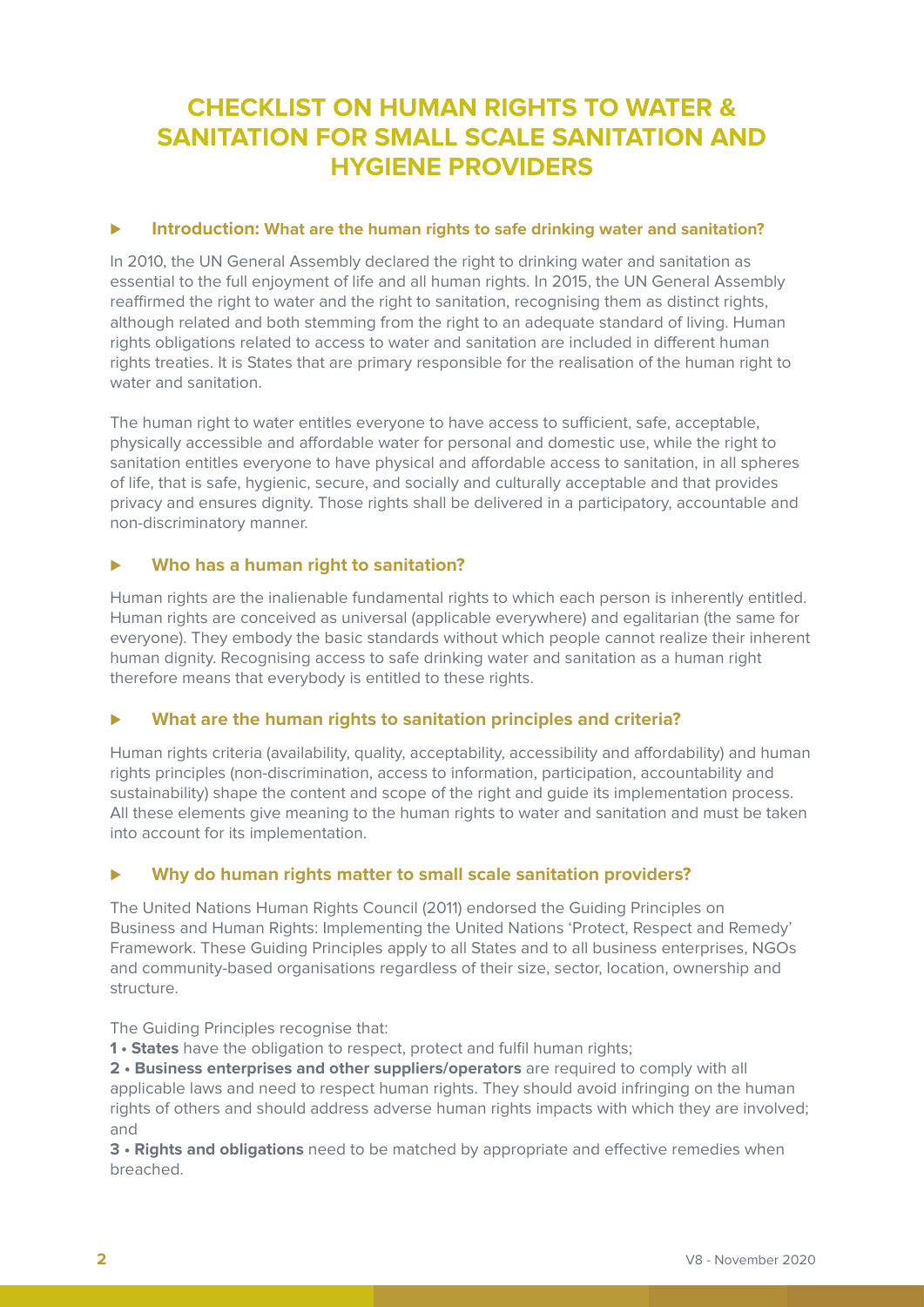This means small scale water operators have to comply with local laws and are responsible to respect human rights, including the rights to access to safe drinking water and sanitation.

#### ⊲ **Responsibilities of non-State service providers**

Non-State actors must comply with the laws and regulations of the country in terms of a general legal obligation: they have a basic responsibility to respect human rights. The distinctive responsibilities of companies in relation to human rights are summarised under the concept of 'due diligence.' Companies are required to exercise due diligence in relation to human rights while operating. 'This concept describes the steps a company must take to become aware of, prevent and address adverse human rights impacts<sup>1</sup>.

#### ⊲ **Private enterprises in the sanitation and hygiene sector**

Private enterprises in this sector will need to comply with the due diligence framework. At the same time, the provision of water and sanitation services is characterised by a special feature: the services relate directly to the fulfilment of human rights. Thus, while private enterprises may contribute to the realisation of the rights to water and sanitation, the activities of services providers may also potentially result in abuses of the rights to water and sanitation. The following special challenges have been identified considering the human rights-based approach in the sanitation sector<sup>2</sup>:

- Guaranteeing transparent and democratic decision-making
- Addressing power asymmetries in the bidding and negotiation process
- Reaching the poorest and the most marginalised
- Ensuring affordable services
- Avoiding disconnections in case of inability to pay
- Ensuring the quality of services
- Ensuring monitoring and follow up
- Ensuring effective complaint mechanisms
- Addressing corruption

#### ⊲ **Objective of this checklist**

The objective of this checklist is to provide a self-assessment tool based on human rights for informal providers or entrepreneurs delivering services in the sanitation and hygiene sectors (waste collection trucks, sanitation waste treatment, menstrual hygiene product disposal, collection and treatment, maintenance services, household waste collection services and treatment, and others). This checklist aims to assist these entrepreneurs to carry out their business activity in compliance with human rights.

By encouraging water suppliers to comply with the human rights to water and sanitation, their positive impact improves, including an increase of their economic and political power (integration in larger development frameworks, possibility to partner with larger institutions, and other benefits). It also provides social businesses with a tool to measure impact.

IMPORTANT NOTICE: this document is a self-assessment for notice only and does not engage its authors in any kind of liabilities. It has been designed for small scale organisations acting in the field of access to water only. Meeting the criteria does not replace a full human rights due diligence process, but only introduces a human rights-based approach to thinking. For a process including a full human rights due diligence process, or for further information, please contact WaterLex.

<sup>1.</sup> Report of the independent expert on the issue of human rights obligations related to access to safe drinking water and sanitation, Catarina de Albuquerque A/HRC/15/31

<sup>2.</sup> Report of the independent expert on the issue of human rights obligations related to access to safe drinking water and sanitation, Catarina de Albuquerque A/HRC/15/31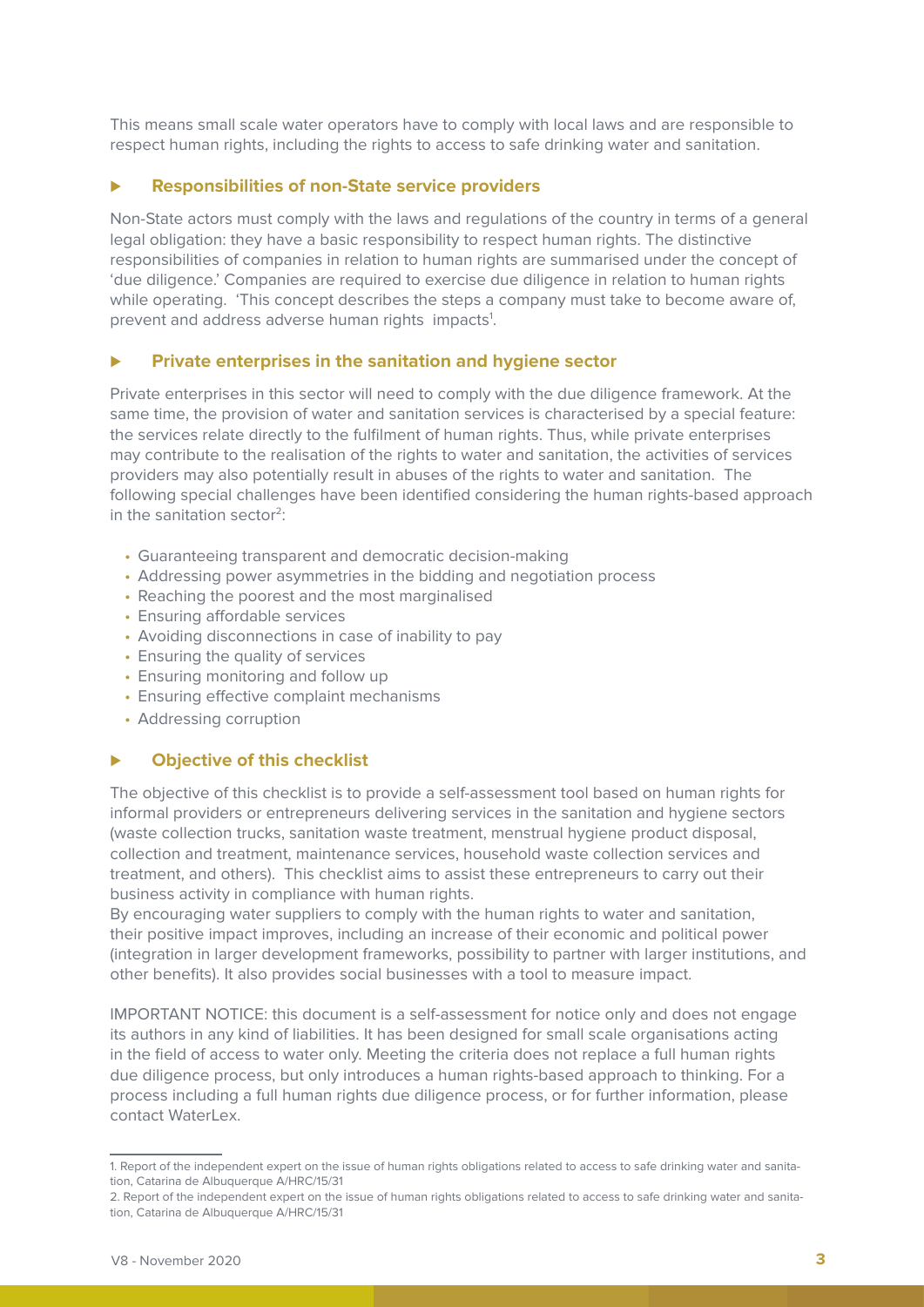# OPERATION OF SERVICES **OPERATION OF SERVICES**

| <b>HUMAN RIGHT PRINCIPLES</b><br>/ CRITERIA                                                                               | <b>CHECKLIST FOR SMALL SCALE</b><br><b>SANITATION ENTREPRENEUR</b>                                                          |                            |
|---------------------------------------------------------------------------------------------------------------------------|-----------------------------------------------------------------------------------------------------------------------------|----------------------------|
| <b>AVAILABILITY</b><br>Sanitation facilities are only<br>considered to be safely managed<br>if they are available to each | Do I have a strategy to respond to<br>sanitation emergencies?<br>What is it?                                                | $\Box$ Yes<br>$\Box$ No    |
| household, and not shared with<br>other families.<br>(as defined by the targets                                           | Do my facilities have regular operating<br>hours?                                                                           | $\Box$ Yes<br>$\Box$ No    |
| outlined in SDG <sup>3</sup> 6.2 and the JMP<br>Sanitation ladder)                                                        | Am I aware of any inadequacies in the<br>sanitation services for my clients?                                                | $\Box$ Yes<br>$\Box$ No    |
|                                                                                                                           | If yes, is there a governmental<br>mechanism by which the issue may be<br>raised?                                           | $\Box$ Yes<br>$\square$ No |
|                                                                                                                           | ▶ Check if you meet the requirements of your<br>country's national regulations                                              |                            |
| <b>EXAMPLES AND ADVICE</b><br>FOR IMPROVEMENT IN<br><b>IMPLEMENTATION</b>                                                 | Have the same opening hours every day to<br>allow for continuous service and inform clients<br>about regular opening hours. |                            |
|                                                                                                                           | ▶ Have partnerships with local authorities, local<br>NGOs and other providers.                                              |                            |
|                                                                                                                           | If there are insufficient services to meet client<br>needs:                                                                 |                            |
|                                                                                                                           | $\blacktriangleright$ advise authorities                                                                                    |                            |
|                                                                                                                           | ▶ explore opportunities to improve supply.                                                                                  |                            |

<sup>3.</sup> Sustainable Development Goal 6.2 on sanitation in the Agenda 2030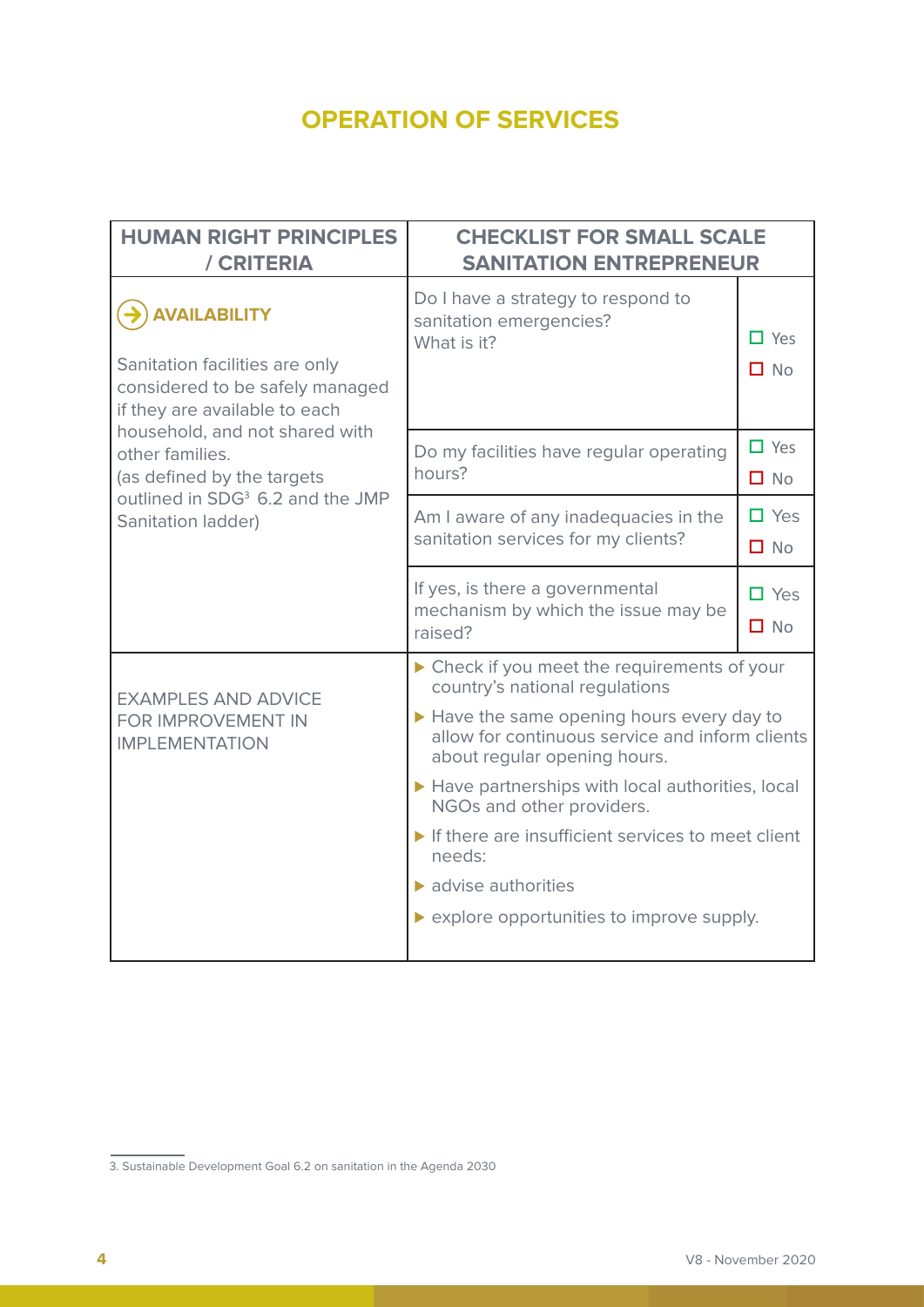| <b>QUALITY</b><br>Sanitation and hygiene facilities<br>must be safe to use and prevent<br>contact between people and<br>human sanitation and waste<br>products and excreta.<br>Sanitation treatment should be<br>treated and disposed in situ; or<br>Stored temporarily and then | Do I carry out quality control within my<br>company to ensure that the services<br>delivered by my business meet<br>national quality standards and national<br>legislation? | $\Box$ Yes<br>$\square$ No                            |
|----------------------------------------------------------------------------------------------------------------------------------------------------------------------------------------------------------------------------------------------------------------------------------|-----------------------------------------------------------------------------------------------------------------------------------------------------------------------------|-------------------------------------------------------|
|                                                                                                                                                                                                                                                                                  | Are the staff able to conduct quality<br>checks?<br>And if so, do I provide regular training<br>to staff so that they know how to<br>ensure quality?                        | $\Box$ Yes<br>$\square$ No<br>$\Box$ Yes<br>$\Box$ No |
| emptied and transported to<br>treatment off site; or<br>Transported through a sewer with<br>wastewater and treated off site.                                                                                                                                                     | Is the service that I am providing to<br>my clients checked on a regular basis<br>to make sure that it is meeting quality<br>standards?                                     | $\Box$ Yes<br>$\square$ No                            |
|                                                                                                                                                                                                                                                                                  | Is the waste water product periodically<br>tested by a qualified independent<br>laboratory or expert before it is<br>released?                                              | $\Box$ Yes<br>$\square$ No                            |
|                                                                                                                                                                                                                                                                                  | Does my business have a modern and<br>efficient maintenance system?                                                                                                         | $\Box$ Yes<br>$\Box$ No                               |
|                                                                                                                                                                                                                                                                                  | Does my business have a monitoring<br>mechanism in place to rapidly detect<br>leaks, contact of excreta with people,<br>or contamination of water supplies?                 | $\Box$ Yes<br>$\Box$ No                               |
|                                                                                                                                                                                                                                                                                  | Does my business have a<br>mechanism in place to swiftly react to<br>contamination?                                                                                         | $\Box$ Yes<br>$\square$ No                            |
|                                                                                                                                                                                                                                                                                  | Does my business treat waste water<br>before its disposal to make it safe?                                                                                                  | $\Box$ Yes<br>$\Box$ No                               |
|                                                                                                                                                                                                                                                                                  | Is my business certified on a<br>recognised standard for the quality of<br>the water I am delivering?                                                                       | $\Box$ Yes<br>$\square$ No                            |
|                                                                                                                                                                                                                                                                                  | Is my business registered with the<br>local authorities in charge of waste<br>water or sanitation management (e.g.<br>ministry, municipality, etc.)?                        | $\Box$ Yes<br>$\square$ No                            |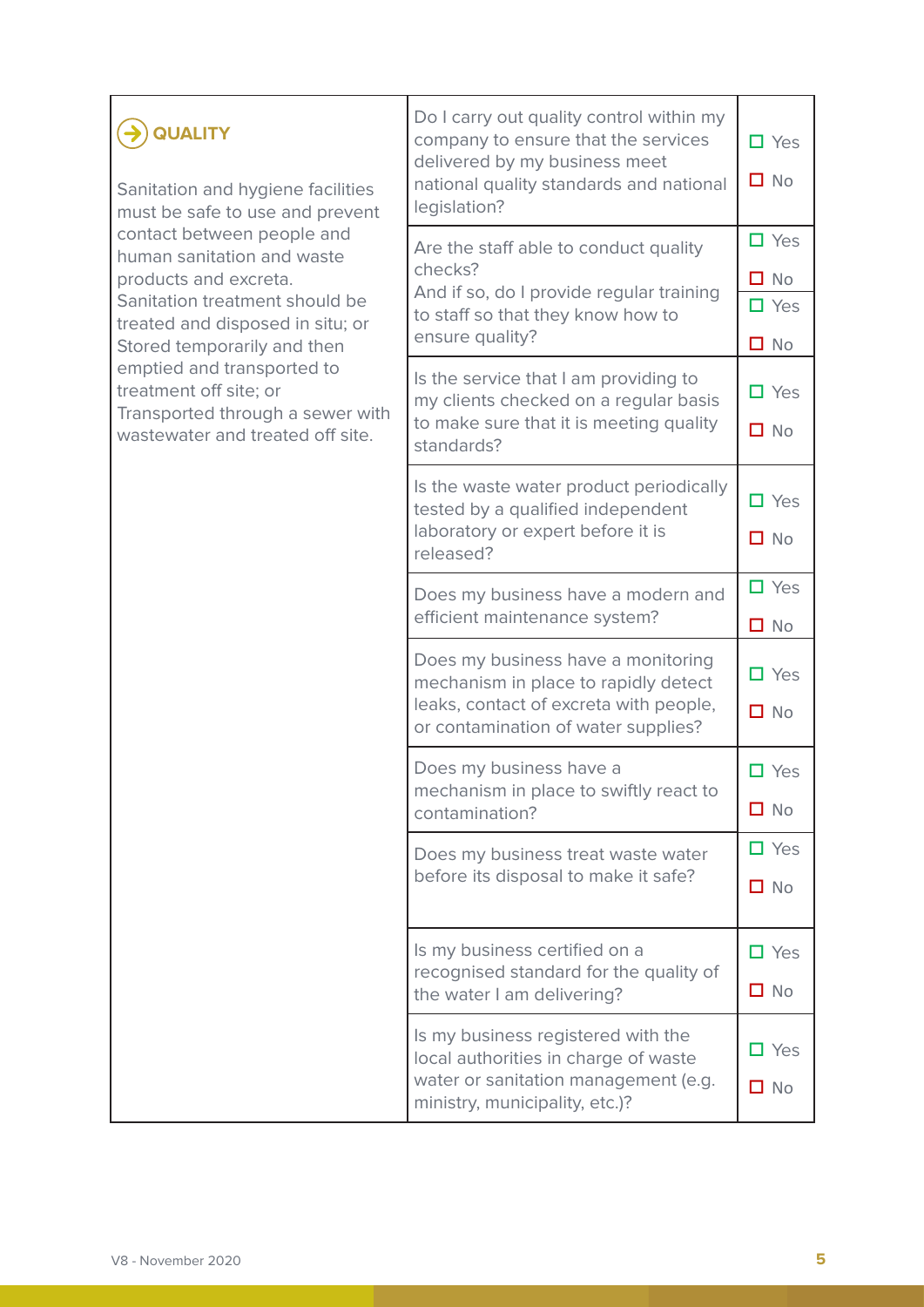| <b>EXAMPLES AND ADVICE</b><br>FOR IMPROVEMENT IN<br><b>IMPLEMENTATION</b> | ▶ You are responsible at all times for the safety<br>of the waste that you handle. The best way to<br>achieve quality and safety is a combination of<br>good operating practice, preventive mainte-<br>nance, independent surveillance and quality<br>control. Make sure the waste is kept separate<br>and treated to avoid polluting other water<br>bodies. |
|---------------------------------------------------------------------------|--------------------------------------------------------------------------------------------------------------------------------------------------------------------------------------------------------------------------------------------------------------------------------------------------------------------------------------------------------------|
|                                                                           | Make sure that equipment used for storage<br>and delivery is always clean and prevents<br>contact with people and excreta. Wash the<br>containers thoroughly on a regular basis.                                                                                                                                                                             |
|                                                                           | Train your staff regularly on quality checking<br>and compare your results regularly with inter-<br>national standards.                                                                                                                                                                                                                                      |
|                                                                           | ▶ Contact qualified, independent laboratories<br>for quality testing.                                                                                                                                                                                                                                                                                        |
|                                                                           | If possible or required by the applicable law,<br>register your business with the competent lo-<br>cal authority and share data and information.                                                                                                                                                                                                             |

| <b>CCEPTABILITY</b>                                                                                                                                                                                                                                                                | Is the service I am providing well<br>accepted by my clients (type of facility,<br>location, gender-separate, etc.)?                                      | П Yes<br>$\Box$ No                |
|------------------------------------------------------------------------------------------------------------------------------------------------------------------------------------------------------------------------------------------------------------------------------------|-----------------------------------------------------------------------------------------------------------------------------------------------------------|-----------------------------------|
| Sanitation facilities and services<br>must be culturally and socially<br>acceptable.<br>Sanitation and hygiene facilities<br>must meet social or cultural norms<br>from a user's perspective, for<br>example, the privacy of sanitation<br>facilities, the design of the facility. | Do I enable feedback from clients<br>as to their satisfaction with the type<br>and standard of the service and<br>maintenance?                            | $\Box$ Yes<br>N <sub>O</sub><br>П |
|                                                                                                                                                                                                                                                                                    | Do I discuss options and opportunities<br>with local communities to make<br>the business well accepted and<br>integrated?                                 | $\Box$ Yes<br>п<br>No             |
| <b>EXAMPLES AND ADVICE</b><br>FOR IMPROVEMENT IN<br><b>IMPLEMENTATION</b>                                                                                                                                                                                                          | Ask your clients and other community mem-<br>bers to explore what is acceptable to them.<br>Try different treatment systems to see which<br>is preferred. |                                   |
|                                                                                                                                                                                                                                                                                    | ▶ Have participatory discussions with the com-<br>munity.                                                                                                 |                                   |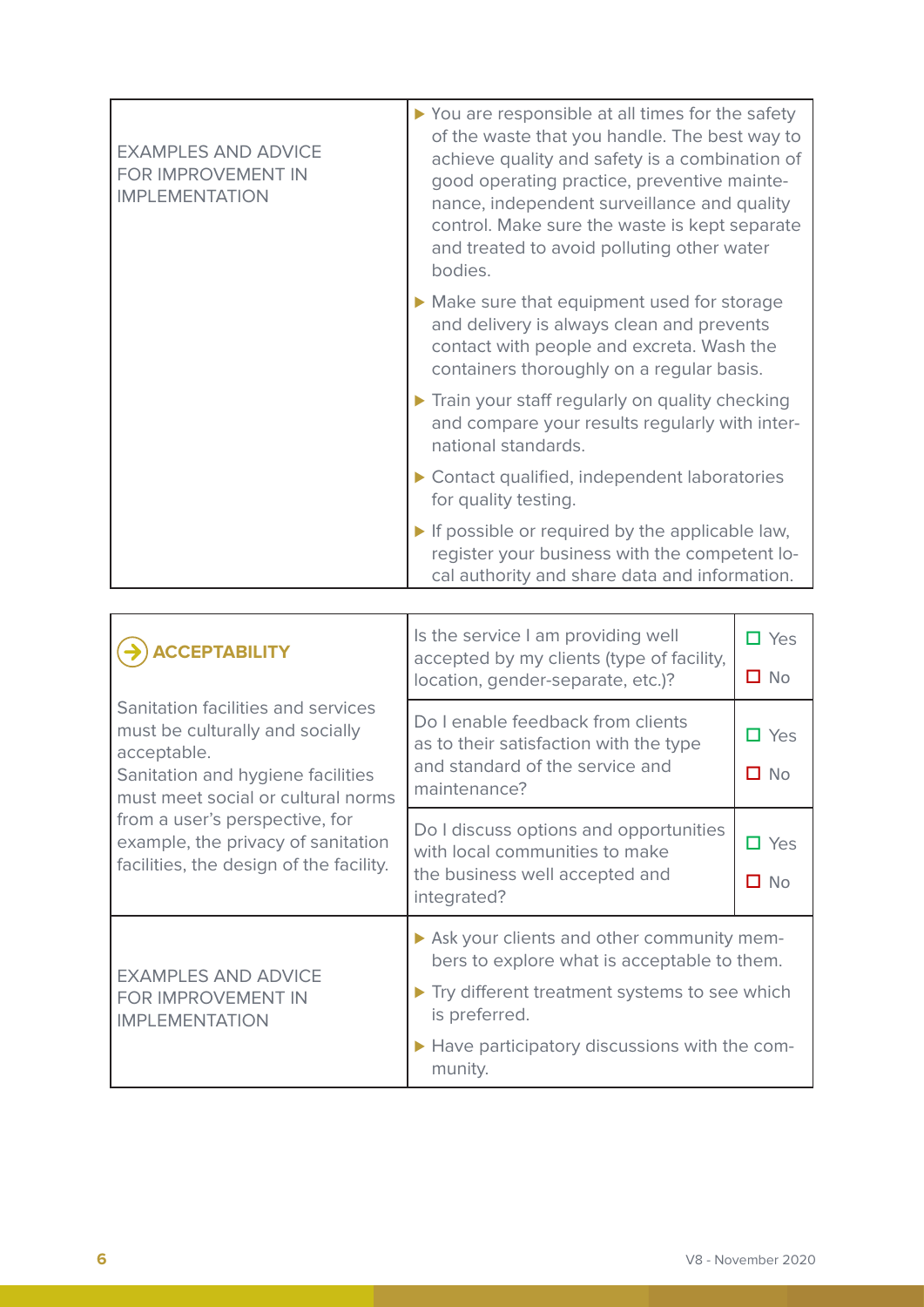| <b>ACCESSIBILITY</b><br>Sanitation services must be<br>accessible to everyone in the                                                                                                                                                | Is it physically easy to have access<br>to the toilets (no physical barriers<br>for people to access e.g. steps, long<br>distance)?                                                                                                                                                                                                                                                                                                                                                                                                           | $\Box$ Yes<br>$\Box$ No    |
|-------------------------------------------------------------------------------------------------------------------------------------------------------------------------------------------------------------------------------------|-----------------------------------------------------------------------------------------------------------------------------------------------------------------------------------------------------------------------------------------------------------------------------------------------------------------------------------------------------------------------------------------------------------------------------------------------------------------------------------------------------------------------------------------------|----------------------------|
| household or its vicinity on a<br>continuous basis, as well as in<br>schools, health-care facilities                                                                                                                                | Am I including remote communities<br>among my clients (for waste collection)?                                                                                                                                                                                                                                                                                                                                                                                                                                                                 | $\square$ Yes<br>$\Box$ No |
| and other public institutions and<br>places.<br>Physical security must not be                                                                                                                                                       | Am I including school, healthcare<br>facilities and other public institutions<br>among my clients?                                                                                                                                                                                                                                                                                                                                                                                                                                            | $\Box$ Yes<br>$\square$ No |
| threatened during access to<br>facilities, especially important for<br>women and girls and those in<br>vulnerable situations.<br>Menstrual hygiene treatment<br>facilities need to be accessible in<br>the female toilet enclosure. | Do I have a system in place to reach<br>out to groups with special needs, such<br>as those with physical disabilities?<br>Explain:                                                                                                                                                                                                                                                                                                                                                                                                            | $\Box$ Yes<br>$\Box$ No    |
| There is no 'improved' physical<br>access when you have to leave<br>the house or building to access<br>the facility.                                                                                                                | Do I have a system in place to ensure<br>the waiting time of my clients does not<br>exceed 30 min. in total?<br>Explain:                                                                                                                                                                                                                                                                                                                                                                                                                      | $\Box$ Yes<br>$\square$ No |
| <b>EXAMPLES AND ADVICE</b><br>FOR IMPROVEMENT IN<br><b>IMPLEMENTATION</b>                                                                                                                                                           | Collect waste from remote communities by<br>truck (home delivery) or via decentralised<br>facilities.<br>Establish priority services (e.g. for the elderly,<br>pregnant women, people with disabilities etc.).<br>Monitor any potential difficulties for users to<br>access different locations.<br>If necessary, install specially designed facil-<br>ities for people with particular needs (e.g.<br>ramps, handrails etc.).<br>The sanitation facilities have to be clean and<br>private, and sometimes different for men and<br>for women |                            |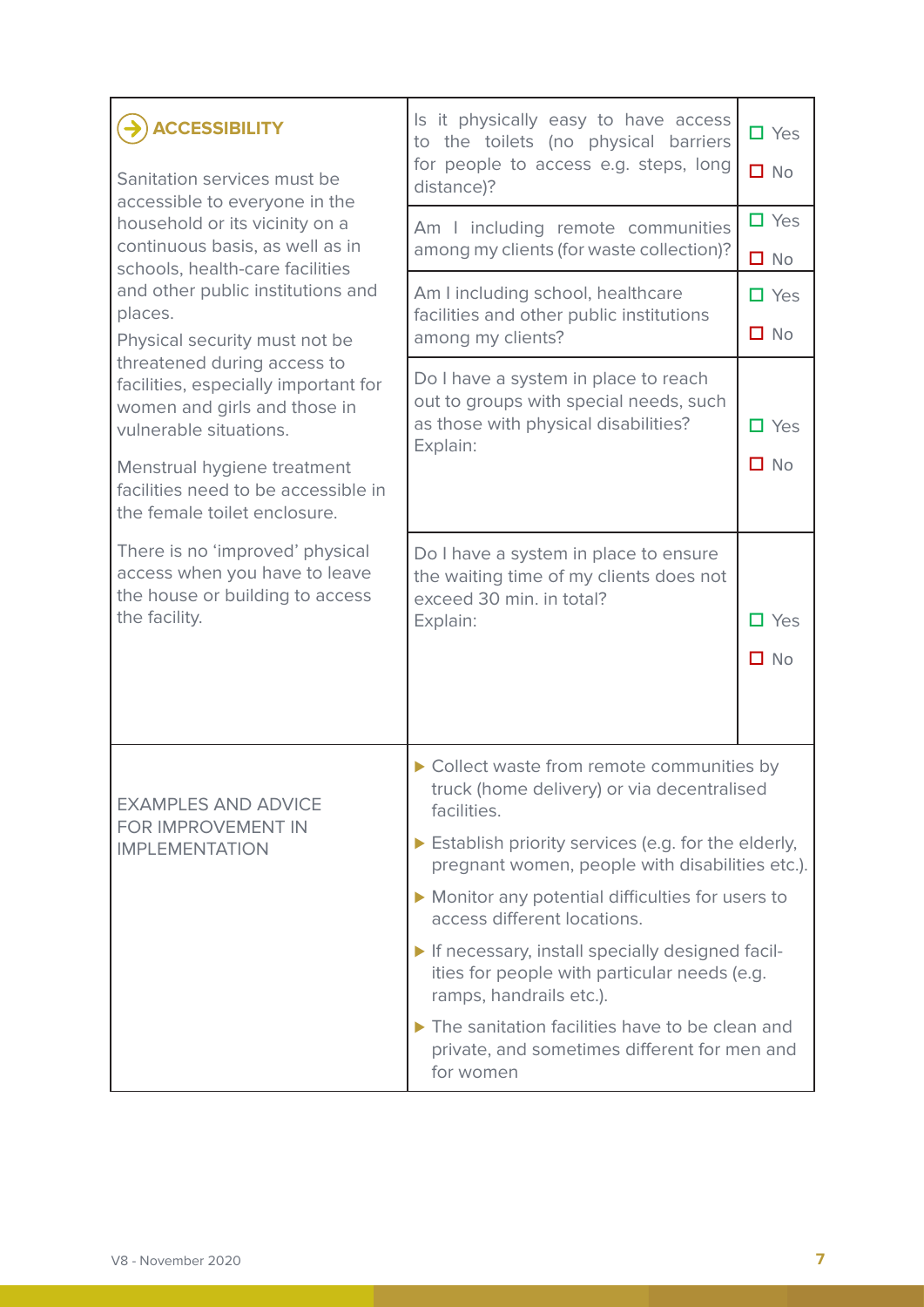| <b>AFFORDABILITY</b><br>Access to sanitation and menstrual                                                                                                                                                                                                                                                                                             | In case I have a contract with<br>authorities or with another supplier for<br>service provision, does this contract<br>specify pricing arrangements?                                                                              | $\Box$ Yes<br>$\Box$ No       |
|--------------------------------------------------------------------------------------------------------------------------------------------------------------------------------------------------------------------------------------------------------------------------------------------------------------------------------------------------------|-----------------------------------------------------------------------------------------------------------------------------------------------------------------------------------------------------------------------------------|-------------------------------|
| hygiene<br>facilities<br>and services<br>must be done at a price that is<br>affordable for all people, without<br>forcing them to resort to other                                                                                                                                                                                                      | In my opinion, is the service provided<br>by my enterprise affordable for<br>everyone (without exception)?                                                                                                                        | $\Box$ Yes<br>$\Box$ No       |
| unsafe alternatives.<br>Access to sanitation and hygiene                                                                                                                                                                                                                                                                                               | Do I set prices based on what families<br>can afford (versus individuals)?                                                                                                                                                        | $\Box$ Yes<br>$\Box$ No       |
| must not compromise the ability to<br>pay for other essential necessities<br>guaranteed by human rights, such<br>as food, housing and health care.<br>The fact that sanitation and<br>hygiene must be affordable<br>does not mean that it should be<br>free, but that no person can be<br>deprived of the right to sanitation<br>for economic reasons. | Am I able to offer services at reduced<br>prices for the marginalised, poor<br>and most vulnerable members of<br>the communities where I supply (e.g.<br>orphans, homeless, etc.)?                                                | $\Box$ Yes<br>$\square$ No    |
|                                                                                                                                                                                                                                                                                                                                                        | Have I checked with local authorities<br>to see if there are any subsidies or<br>grants available to help me to reduce<br>costs for vulnerable people?                                                                            | $\square$ Yes<br>$\square$ No |
|                                                                                                                                                                                                                                                                                                                                                        | Do I have procedures in place in case<br>my clients are not able to pay so that<br>they are not left without?                                                                                                                     | $\Box$ Yes<br>$\square$ No    |
| <b>EXAMPLES AND ADVICE</b><br>FOR IMPROVEMENT IN<br><b>IMPLEMENTATION</b>                                                                                                                                                                                                                                                                              | ▶ While fixing your price, consult with the local<br>community (with the help of local partners,<br>NGOs) and with your clients to be able to<br>set an affordable price                                                          |                               |
|                                                                                                                                                                                                                                                                                                                                                        | Request subsidies (or other forms of financial<br>incentives/exemptions) from the State to sell<br>at a more affordable price to the more mar-<br>ginalised and vulnerable communities.                                           |                               |
|                                                                                                                                                                                                                                                                                                                                                        | ▶ Join a public sanitation service development<br>strategy and/or national pro-poor devel-<br>opment strategy, or contact the Ministry in<br>charge of sanitation affairs, to establish "low<br>income household pricing scheme". |                               |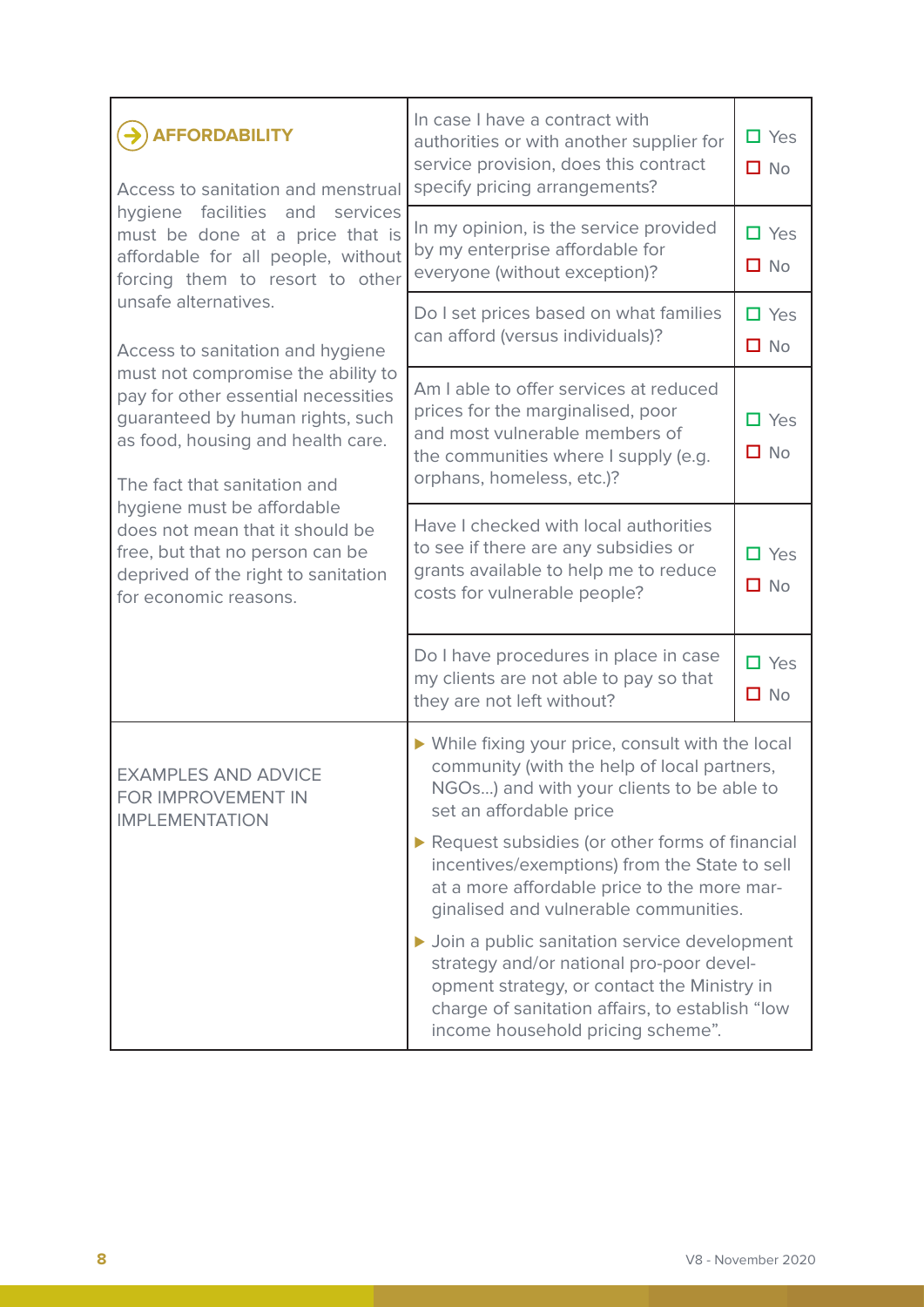| <b>NON DISCRIMINATION</b><br>Non-discrimination is central to<br>human rights. Discrimination on<br>prohibited grounds including<br>race, colour, sex, age, language,<br>religion, political or other opinion,<br>national or social origin, property,<br>birth, physical or mental disability,<br>health status or any other civil,<br>political, social or other status<br>must be avoided, both in law and<br>in practice. In order to address<br>existing discrimination, positive<br>targeted measures may have<br>to be adopted. In this regard,<br>priority must be given to the most<br>marginalised and vulnerable to<br>avoid exclusion and discrimination.<br>The human right to sanitation<br>entitles everyone without<br>discrimination to physical and<br>affordable access to sanitation,<br>in all spheres of life, which is<br>safe, hygienic, secure, socially<br>and culturally acceptable, which | Do I make sanitation services<br>available to the user without direct<br>or indirect distinction (based on sex,<br>race, colour, age, disability, etc.) to<br>anybody?                                                                                                                                                              | $\Box$ Yes<br>$\Box$ No                                     |
|-----------------------------------------------------------------------------------------------------------------------------------------------------------------------------------------------------------------------------------------------------------------------------------------------------------------------------------------------------------------------------------------------------------------------------------------------------------------------------------------------------------------------------------------------------------------------------------------------------------------------------------------------------------------------------------------------------------------------------------------------------------------------------------------------------------------------------------------------------------------------------------------------------------------------|-------------------------------------------------------------------------------------------------------------------------------------------------------------------------------------------------------------------------------------------------------------------------------------------------------------------------------------|-------------------------------------------------------------|
|                                                                                                                                                                                                                                                                                                                                                                                                                                                                                                                                                                                                                                                                                                                                                                                                                                                                                                                       | Do I ensure that people with<br>disabilities, marginalised people<br>and people in need have access<br>to the sanitation services that I am<br>distributing?<br>How? Give examples:<br>Do I employ a range of people<br>from different backgrounds in my<br>organisation, including gender, race,<br>colour, age, disability, etc.? | $\square$ Yes<br>$\square$ No<br>$\Box$ Yes<br>$\square$ No |
| dignity.                                                                                                                                                                                                                                                                                                                                                                                                                                                                                                                                                                                                                                                                                                                                                                                                                                                                                                              |                                                                                                                                                                                                                                                                                                                                     |                                                             |
| <b>EXAMPLES AND ADVICE</b><br>FOR IMPROVEMENT IN<br><b>IMPLEMENTATION</b>                                                                                                                                                                                                                                                                                                                                                                                                                                                                                                                                                                                                                                                                                                                                                                                                                                             | Investigate (with the help of local NGOs or<br>other community partners) whether any seg-<br>ments of the community are excluded from<br>buying your services due to social origins,<br>purchase power or marginalisation (such as<br>women, poor, elderly, or disabled).                                                           |                                                             |
|                                                                                                                                                                                                                                                                                                                                                                                                                                                                                                                                                                                                                                                                                                                                                                                                                                                                                                                       | Make sure that you don't ask any unrequired<br>information that could be discriminatory (e.g.<br>birth certificate, property title, former own-<br>ership of the land, working status, or other<br>unnecessary questions).                                                                                                          |                                                             |
|                                                                                                                                                                                                                                                                                                                                                                                                                                                                                                                                                                                                                                                                                                                                                                                                                                                                                                                       | Employing people of different gender and<br>backgrounds enables a more empathetic<br>understanding of the customer needs, espe-<br>cially in sanitation and hygiene.                                                                                                                                                                |                                                             |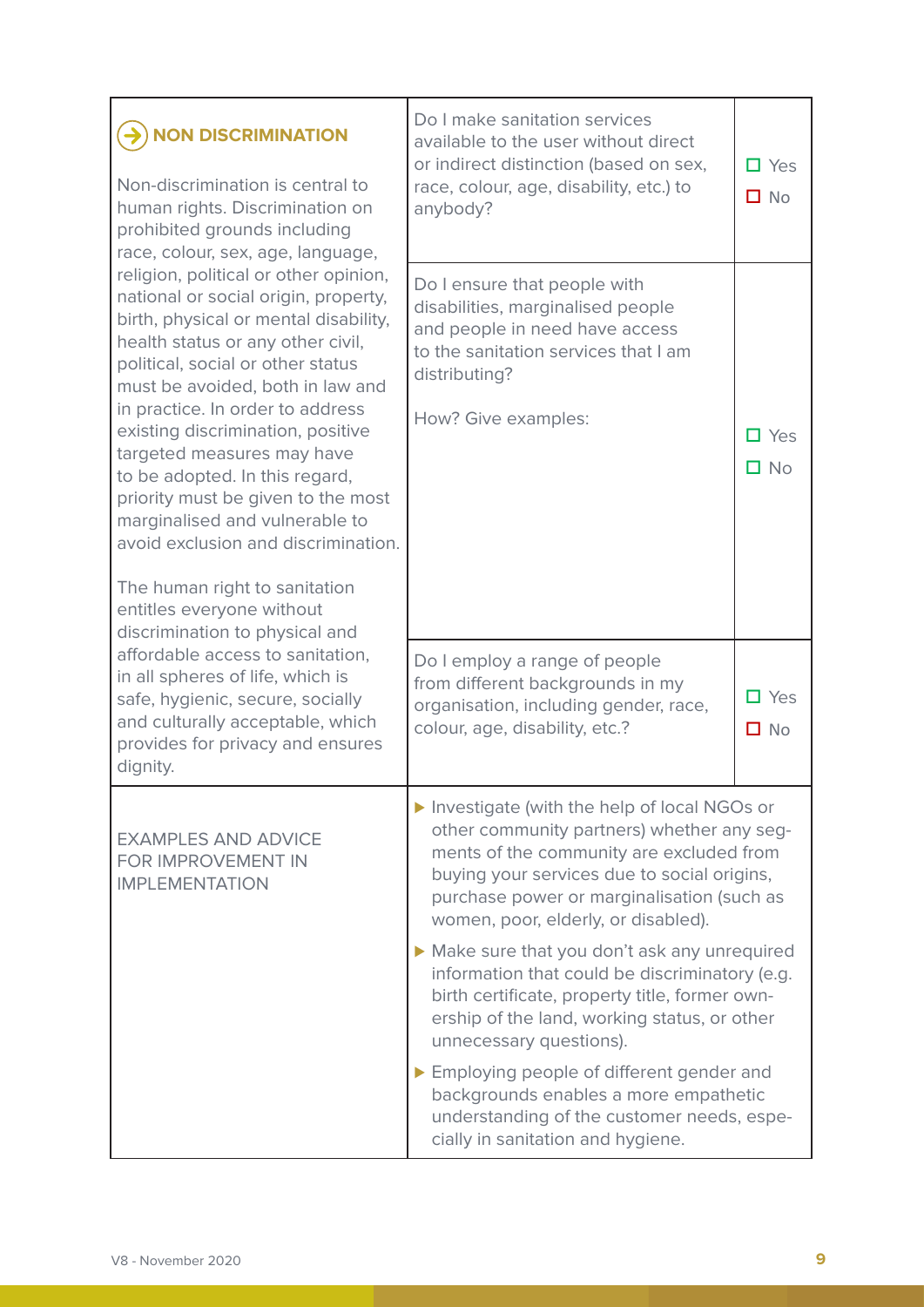| <b>ACCESS TO INFORMATION</b><br>This includes the right to seek,<br>receive and impart information                                    | Am I communicating clearly and to all<br>potential clients the service and price<br>of the service I am selling, and any<br>other information that may be relevant<br>to them?                                                                                                                                                                                                                                                                                                                                                                                                                                           | $\Box$ Yes<br>$\Box$ No           |
|---------------------------------------------------------------------------------------------------------------------------------------|--------------------------------------------------------------------------------------------------------------------------------------------------------------------------------------------------------------------------------------------------------------------------------------------------------------------------------------------------------------------------------------------------------------------------------------------------------------------------------------------------------------------------------------------------------------------------------------------------------------------------|-----------------------------------|
| concerning water issues. To reach<br>people and actually provide<br>accessible information, multiple<br>channels of information, that | Do my clients have the possibility to<br>request further information about my<br>business?                                                                                                                                                                                                                                                                                                                                                                                                                                                                                                                               | $\square$ Yes<br>$\Box$ No        |
| consider cultural communication<br>preferences, have to be used.<br>Moreover, capacity development<br>and training may be required -  | Do I provide adequate notice to my<br>clients in case of changes in the<br>schedule of delivery that could affect<br>the regularity of supply?                                                                                                                                                                                                                                                                                                                                                                                                                                                                           | $\Box$ Yes<br>$\Box$ No           |
| because it is only when existing<br>legislation and policies are<br>understood, they may be utilised,<br>challenged or transformed.   | Do I provide clear information with<br>respect to the opening hours of my<br>facilities?                                                                                                                                                                                                                                                                                                                                                                                                                                                                                                                                 | $\Box$ Yes<br>$\Box$ No           |
|                                                                                                                                       | Do I advertise my business?                                                                                                                                                                                                                                                                                                                                                                                                                                                                                                                                                                                              | $\Box$ Yes<br><b>No</b><br>$\Box$ |
|                                                                                                                                       | If so, do I include information about<br>service quality in the advertising?                                                                                                                                                                                                                                                                                                                                                                                                                                                                                                                                             | $\Box$ Yes<br>$\square$ No        |
|                                                                                                                                       | If I have relevant information that<br>affects the quality or availability of<br>water as a result of waste disposal,<br>do I provide this information to<br>the authorities (municipality, river<br>basin organisation, the institutions<br>contracting my business)?                                                                                                                                                                                                                                                                                                                                                   | Yes<br>П.<br>$\square$ No         |
|                                                                                                                                       | Is water quality data for the water that<br>I test recorded in a registry held by a<br>public authority?                                                                                                                                                                                                                                                                                                                                                                                                                                                                                                                 | $\Box$ Yes<br>$\Box$ No           |
| <b>EXAMPLES AND ADVICE</b><br>FOR IMPROVEMENT IN<br><b>IMPLEMENTATION</b>                                                             | ▶ Provide an information board with essential in-<br>formation (quality, opening hours, price, griev-<br>ance mechanism etc.) visible to everybody.<br>▶ Provide a phone or email notice service for<br>updates.<br>Adapt your communication to the capacities<br>and special circumstances of clients (e.g.<br>indigenous or minority languages); verbal or<br>pictograms rather than written announce-<br>ments in cases of illiteracy).<br>$\triangleright$ If possible or required by the applicable law,<br>register your business with the competent<br>local authority and share data and information<br>with it. |                                   |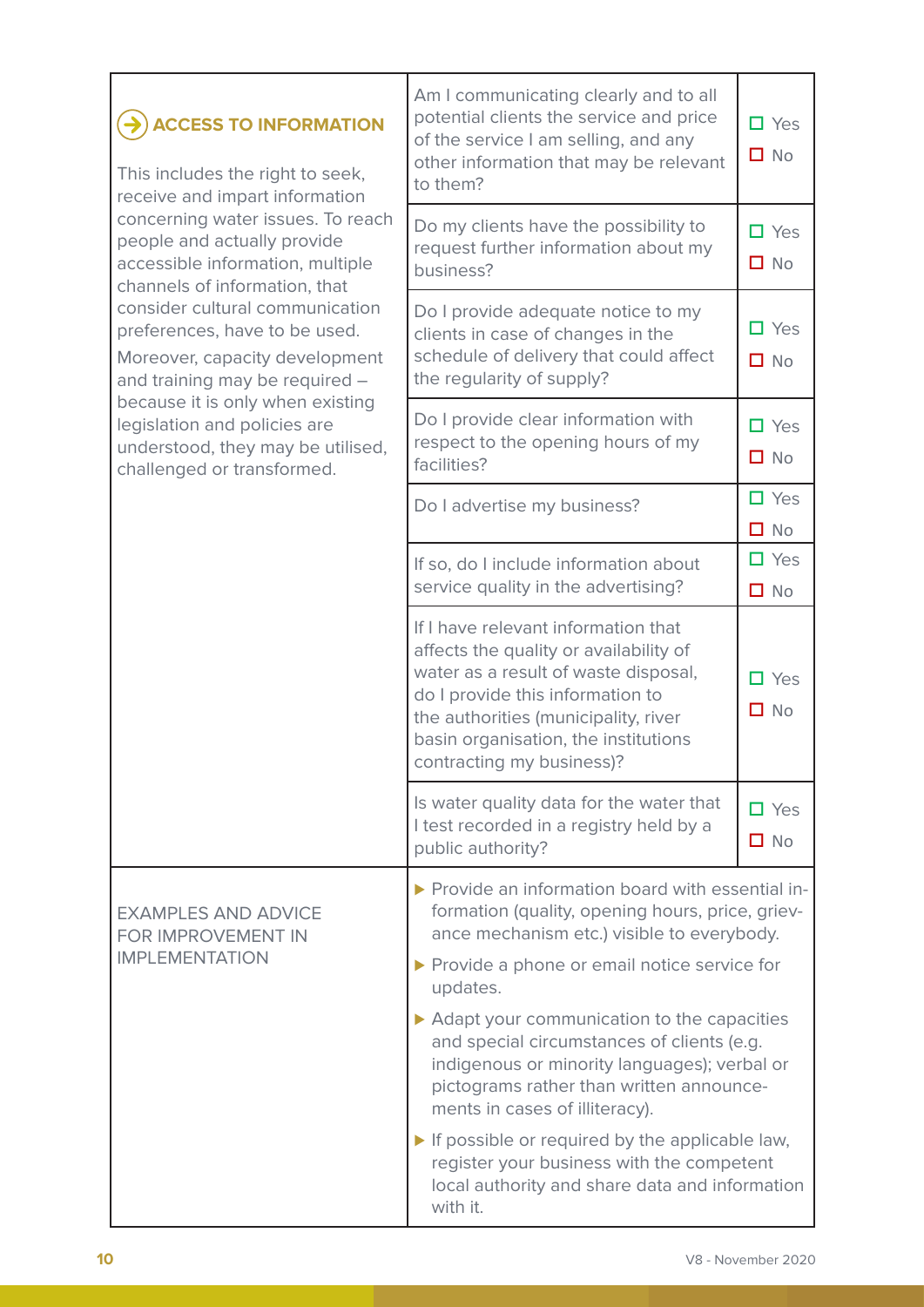| <b>PARTICIPATION</b><br>Processes related to planning,                                                                                                                                                                                                                                                                                                                                                                                                                                                                                                                                                                                                                   | Does the local community have a role<br>in the development of my business?                                                                                                                                                                                                                                                                                                                                                                              | $\Box$ Yes<br>$\square$ No |
|--------------------------------------------------------------------------------------------------------------------------------------------------------------------------------------------------------------------------------------------------------------------------------------------------------------------------------------------------------------------------------------------------------------------------------------------------------------------------------------------------------------------------------------------------------------------------------------------------------------------------------------------------------------------------|---------------------------------------------------------------------------------------------------------------------------------------------------------------------------------------------------------------------------------------------------------------------------------------------------------------------------------------------------------------------------------------------------------------------------------------------------------|----------------------------|
| design, construction, maintenance<br>and monitoring of sanitation<br>and water services should be<br>participatory. This requires a                                                                                                                                                                                                                                                                                                                                                                                                                                                                                                                                      | Do I share with my clients the results<br>of the tests carried out on waste water<br>and how it affects local water bodies?                                                                                                                                                                                                                                                                                                                             | $\Box$ Yes<br>$\square$ No |
| genuine opportunity to freely<br>express needs and concerns and<br>influence decisions. Also, it is<br>crucial to include representatives<br>of all concerned individuals,<br>groups and communities<br>in participatory processes.<br>Poor people and members of<br>marginalized groups are frequently<br>excluded from decision-making<br>regarding water and sanitation,<br>and hence their needs are seldom<br>prioritized.<br>Community participation in the<br>planning and design of water<br>and sanitation programmes is<br>also essential to ensure that<br>water and sanitation services are<br>relevant and appropriate, and thus<br>ultimately sustainable. | Are my clients involved in decisions at<br>community/regional level that seek to<br>improve the quality of services?<br>How often?                                                                                                                                                                                                                                                                                                                      | $\Box$ Yes<br>$\Box$ No    |
|                                                                                                                                                                                                                                                                                                                                                                                                                                                                                                                                                                                                                                                                          | Do my clients participate in decisions<br>that affect their access to improved<br>sanitation and hygiene services at<br>community/river basin level?                                                                                                                                                                                                                                                                                                    | $\Box$ Yes<br>$\Box$ No    |
|                                                                                                                                                                                                                                                                                                                                                                                                                                                                                                                                                                                                                                                                          | Is participation also possible for<br>marginalised and vulnerable people<br>(including people with disabilities, use<br>of appropriate language at meetings,<br>and location accessibility)?<br>What special allowances do you make<br>to do this?                                                                                                                                                                                                      | $\Box$ Yes<br>$\Box$ No    |
| <b>EXAMPLES AND ADVICE</b><br>FOR IMPROVEMENT IN<br><b>IMPLEMENTATION</b>                                                                                                                                                                                                                                                                                                                                                                                                                                                                                                                                                                                                | Have a suggestion box available for your<br>clients.<br>▶ Participate in mechanisms (together and with<br>the help of local authorities and communities,<br>NGOs) to allow your clients to express their<br>needs and concerns on decisions related<br>to sanitation and hygiene services (type of<br>facility, management of water maintenance,<br>cleanliness etc.).<br>Involve members of the local community in<br>monitoring access to sanitation. |                            |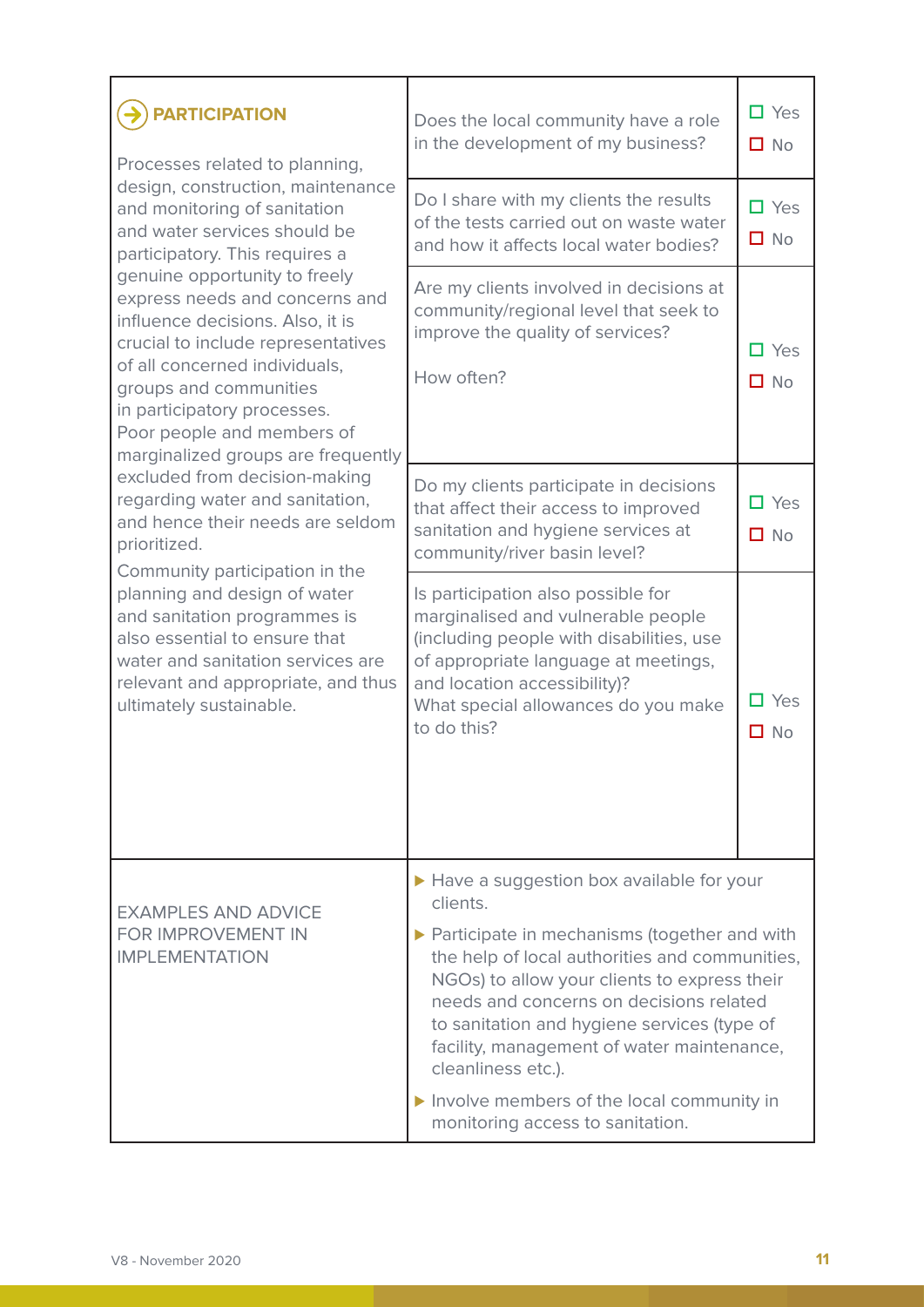| <b>ACCOUNTABILITY</b><br>The realization of human<br>rights requires responsive and<br>accountable institutions, a clear<br>designation of responsibilities and<br>coordination between different<br>entities involved. States should<br>be held accountable for meeting<br>these obligations and ensuring<br>that non-State actors respect<br>them.<br>Persons or groups denied their<br><b>HRWS should have access</b><br>to effective judicial or other<br>appropriate remedies, like courts,<br>national ombudspersons or human<br>right commissions. | Do my clients have the possibility to<br>file complaints about my business<br>e.g. disposal of waste safely, regularity<br>of supply, quality of the service?                                              | $\Box$ Yes<br>$\Box$ No    |
|-----------------------------------------------------------------------------------------------------------------------------------------------------------------------------------------------------------------------------------------------------------------------------------------------------------------------------------------------------------------------------------------------------------------------------------------------------------------------------------------------------------------------------------------------------------|------------------------------------------------------------------------------------------------------------------------------------------------------------------------------------------------------------|----------------------------|
|                                                                                                                                                                                                                                                                                                                                                                                                                                                                                                                                                           | Do I make the complaint mechanism<br>easy to use for those with incapacities<br>such as illiteracy, language barriers,<br>disabilities?<br>What do you do?                                                 | $\Box$ Yes<br>$\Box$ No    |
|                                                                                                                                                                                                                                                                                                                                                                                                                                                                                                                                                           | Are my complaint mechanisms<br>available for the public and easy to<br>access?<br>How?                                                                                                                     | $\Box$ Yes<br>$\Box$ No    |
|                                                                                                                                                                                                                                                                                                                                                                                                                                                                                                                                                           | Can such complaint mechanisms<br>enforce changes in the way that I do<br>my business?                                                                                                                      | $\Box$ Yes<br>$\Box$ No    |
|                                                                                                                                                                                                                                                                                                                                                                                                                                                                                                                                                           | Am I required to report to public<br>authorities on how I comply with local<br>and/or national laws and regulations?                                                                                       | $\Box$ Yes<br>$\square$ No |
| <b>EXAMPLES AND ADVICE</b><br>FOR IMPROVEMENT IN<br><b>IMPLEMENTATION</b>                                                                                                                                                                                                                                                                                                                                                                                                                                                                                 | Establish grievance mechanisms that allow<br>your clients to complain (quality of the service,<br>safe disposal, etc.) such that you can respond<br>to the complaints and concerns of your cos-<br>tumers. |                            |
|                                                                                                                                                                                                                                                                                                                                                                                                                                                                                                                                                           | Make sure that this complaint mechanism is<br>accessible for your clients (e.g. that it is free,<br>easy to find).                                                                                         |                            |
|                                                                                                                                                                                                                                                                                                                                                                                                                                                                                                                                                           | Inform your clients about the possibility to file<br>a complaint (e.g. information board etc.).                                                                                                            |                            |
|                                                                                                                                                                                                                                                                                                                                                                                                                                                                                                                                                           | Inform your clients about the possibility to re-<br>sort to external grievance mechanisms (court,<br>regulatory authority, National Human Rights<br>Institution or similar entities).                      |                            |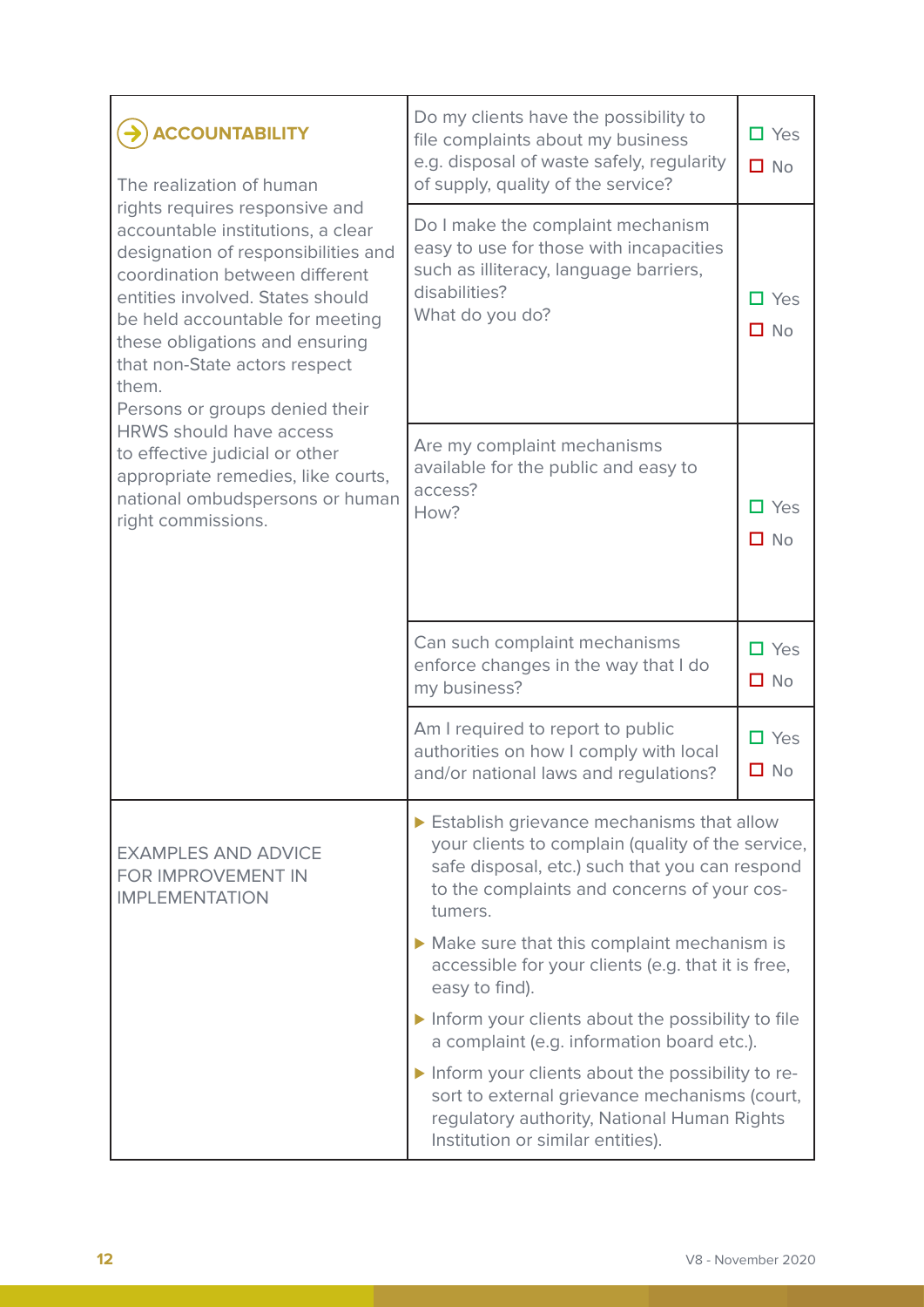| <b>SUSTAINABILITY</b><br>The human rights obligations<br>related to sanitation have to be<br>met in a sustainable manner.<br>This means practices have to be<br>economically, environmentally and | Have I assessed the sustainability of<br>my business, including identification of<br>possible internal and external risks in<br>the following areas?<br>$\blacktriangleright$ Economic<br>$\triangleright$ Social<br>$\blacktriangleright$ Environmental | $\Box$ Yes<br>$\Box$ No |
|---------------------------------------------------------------------------------------------------------------------------------------------------------------------------------------------------|----------------------------------------------------------------------------------------------------------------------------------------------------------------------------------------------------------------------------------------------------------|-------------------------|
| socially sustainable so that future<br>generations can enjoy the right<br>too.<br>Environmental factors are                                                                                       | Do I have a mechanism to ensure<br>effective maintenance of the<br>infrastructure or technology used?                                                                                                                                                    | $\Box$ Yes<br>$\Box$ No |
| paramount, to ensure that water<br>bodies are not contaminate by<br>untreated waste such that other                                                                                               | Is my service dependent on external<br>financial support?                                                                                                                                                                                                | $\Box$ Yes<br>$\Box$ No |
| human rights are not negatively<br>affected (e.g. quality of drinking                                                                                                                             | Do I budget in advance for next year?                                                                                                                                                                                                                    | $\Box$ Yes<br>$\Box$ No |
| water, health, healthy environment)<br>The achieved impact must be<br>continuous and long-lasting.                                                                                                | Have I explored all possibilities to<br>obtain funding from public authorities /<br>organisations?                                                                                                                                                       | $\Box$ Yes<br>$\Box$ No |
|                                                                                                                                                                                                   | Do I have any processes or checks in<br>place to make sure that I don't limit<br>availability of services?                                                                                                                                               | $\Box$ Yes<br>$\Box$ No |
| <b>EXAMPLES AND ADVICE</b><br>FOR IMPROVEMENT IN<br><b>IMPLEMENTATION</b>                                                                                                                         | Make sure that you avoid water source con-<br>tamination (environmental sustainability).<br>Consider changes in local circumstances (e.g.<br>number of people) when providing services.                                                                  |                         |
|                                                                                                                                                                                                   | Business decisions (planning, expansion etc.)<br>should take into account the costs of ongo-<br>ing operation, management and investment<br>to ensure continued functioning (economic<br>sustainability).                                                |                         |
|                                                                                                                                                                                                   | ▶ Work together with local communities to<br>source skilled labour for your business and<br>train your staff.                                                                                                                                            |                         |
|                                                                                                                                                                                                   | ▶ Work together with local communities and<br>groups (with the help of local NGOs) to guar-<br>antee social ownership.                                                                                                                                   |                         |
|                                                                                                                                                                                                   | Explore and assess all the possibilities to<br>obtain public funding from local and national<br>authorities and from supranational institutions<br>(e.g. European Union).                                                                                |                         |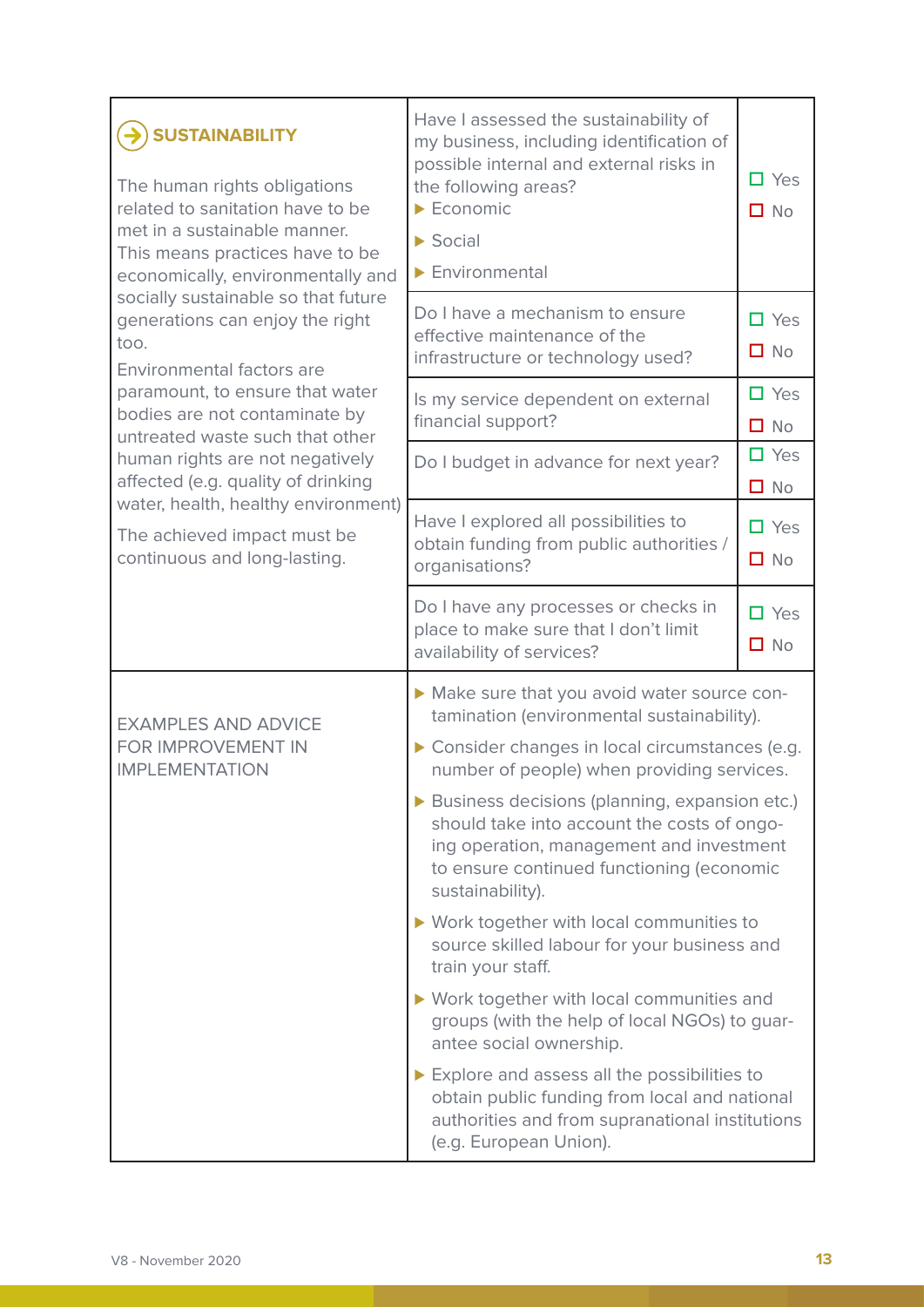## **DECISION MAKING**

The responsibility to respect not only requires service providers to ensure that their own action does not result in human rights abuses, but also includes the avoidance of complicity, which means that they must avoid being indirectly involved in human rights abuses committed by other actors, including the State.

## **1. Human rights policy**

| <b>Inclusion in policy</b>                                                                                                                                                                                   |                                                                                                                                                                                                                                                                                                     | <b>Evaluation</b>       |
|--------------------------------------------------------------------------------------------------------------------------------------------------------------------------------------------------------------|-----------------------------------------------------------------------------------------------------------------------------------------------------------------------------------------------------------------------------------------------------------------------------------------------------|-------------------------|
| In addition to                                                                                                                                                                                               | Does the company have a corporate social<br>responsibility (CSR) policy, a code of conduct                                                                                                                                                                                                          | $\Box$ Yes<br>$\Box$ No |
| compliance with<br>national laws, the                                                                                                                                                                        | that it applies to all its commercial relations and<br>all geographical areas?                                                                                                                                                                                                                      | $\Box$ Yes              |
| baseline responsibility                                                                                                                                                                                      | If yes, is this policy public?                                                                                                                                                                                                                                                                      | $\Box$ No               |
| of companies is to<br>respect human rights.                                                                                                                                                                  | If the answer to the first question is yes, which human rights<br>are especially mentioned in this policy? See below list.                                                                                                                                                                          |                         |
| To this end,                                                                                                                                                                                                 | Human rights to water and sanitation                                                                                                                                                                                                                                                                | $\Box$ Yes              |
| companies should                                                                                                                                                                                             |                                                                                                                                                                                                                                                                                                     | $\Box$ No               |
| adopt a human rights                                                                                                                                                                                         | Human right to food                                                                                                                                                                                                                                                                                 | $\Box$ Yes              |
| policy.                                                                                                                                                                                                      |                                                                                                                                                                                                                                                                                                     | $\Box$ No               |
|                                                                                                                                                                                                              | Labour rights                                                                                                                                                                                                                                                                                       | $\Box$ Yes              |
|                                                                                                                                                                                                              |                                                                                                                                                                                                                                                                                                     | $\Box$ No               |
|                                                                                                                                                                                                              | Human right to a healthy environment                                                                                                                                                                                                                                                                | $\Box$ Yes              |
|                                                                                                                                                                                                              |                                                                                                                                                                                                                                                                                                     | $\Box$ No               |
|                                                                                                                                                                                                              | Does the<br>policy apply to all commercial                                                                                                                                                                                                                                                          | $\Box$ Yes              |
|                                                                                                                                                                                                              | relations?                                                                                                                                                                                                                                                                                          | $\Box$ No               |
| <b>EXAMPLES AND</b><br>Establish a code of conduct that mentions that your busi-<br><b>ADVICE FOR</b><br>ness respects human rights and expects your business<br><b>IMPROVEMENT IN</b><br>partners to do so. |                                                                                                                                                                                                                                                                                                     |                         |
| <b>IMPLEMENTATION</b>                                                                                                                                                                                        | Include the respect for the human rights to water and<br>sanitation.                                                                                                                                                                                                                                |                         |
|                                                                                                                                                                                                              | CSR is mainly addressed to large corporations. However,<br>it could benefit your business as it may be a way to com-<br>pete against bigger commercial entities. Showing that you<br>give back to your community may help you to foster the<br>relationship with your customers and to retain them. |                         |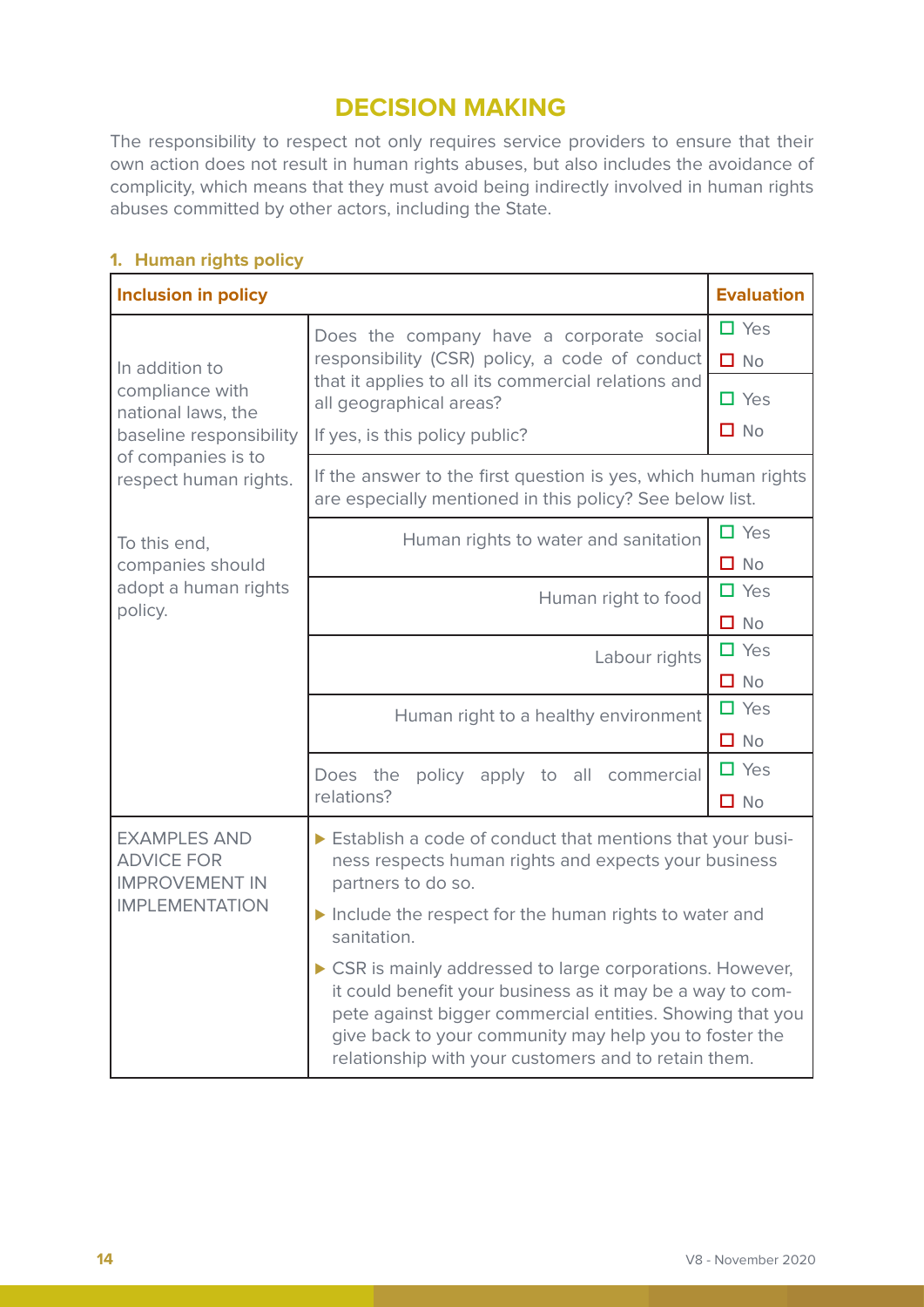#### **Process of negotiation, bidding and tendering <b>Evaluation Evaluation** Any instrument delegating service provision to private enterprises must meet human rights standards. The tendering, bidding and contract negotiations must be transparent, democratic. Service providers are expected to exercise due diligence in this regard. If you concluded an agreement with the State (state authority, local authorities, state owned company) on delegating the provision of services, would you qualify the process as  $Democratic?$   $\Box$  Yes  $\Box$  No Transparent?  $\Box$  Yes  $\n **Na**\n$ Participatory?  $\Box$  Yes ■ No During the negotiation process, did you receive adequate and sufficient information concerning the process, your obligations and the requirements to meet the obligations in the contract? □ Yes  $\n **Na**\n$ Are the terms of reference of service delegation available to the public? Yes  $\Box$  No EXAMPLES AND ADVICE FOR IMPROVEMENT IN IMPLEMENTATION ► Team up with local NGOs and ask local community members if the contract negotiation process was transparent and if they could participate in the process.

### **2. Democratic, participatory and transparent processes**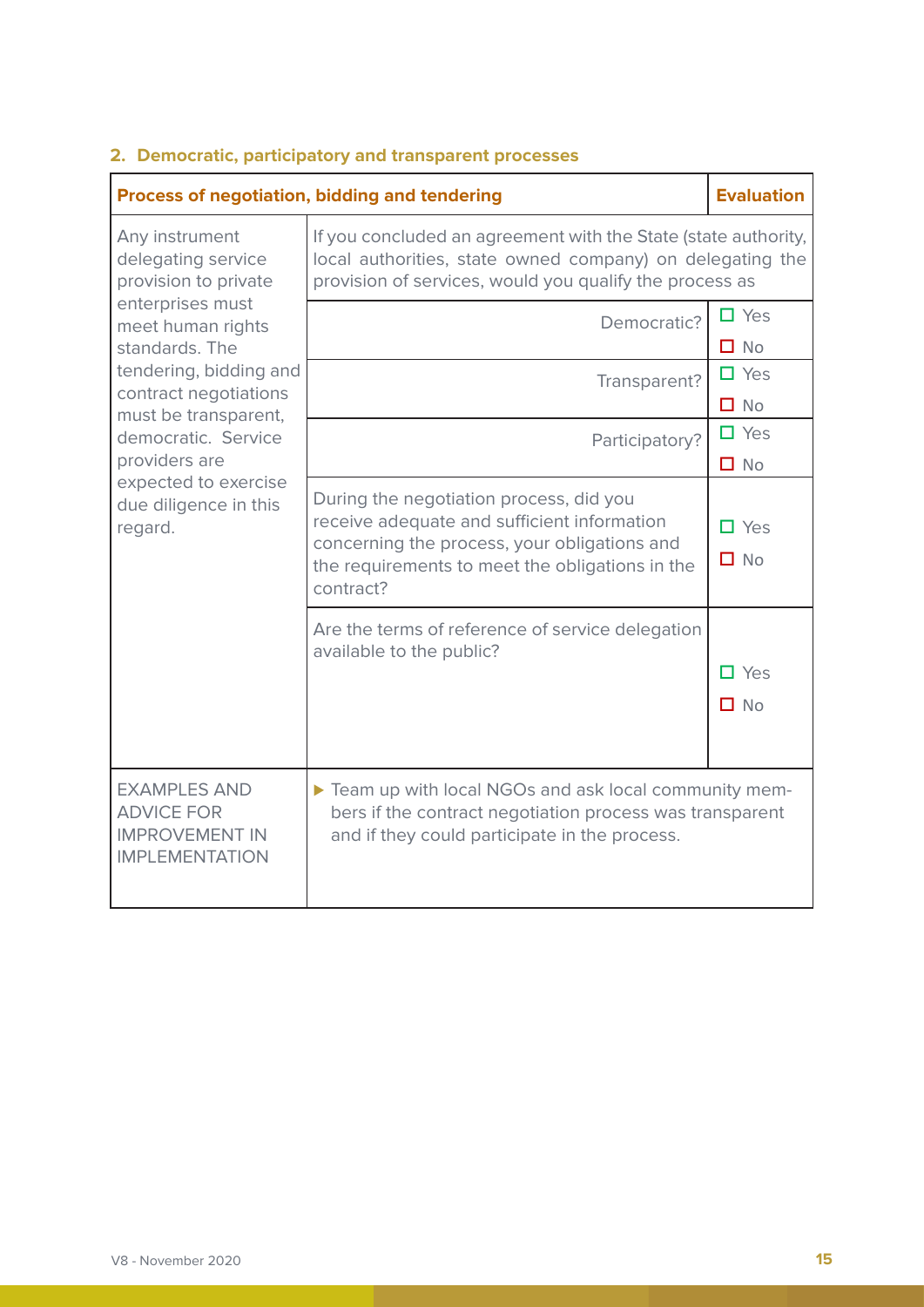## **3.Delegation of Services from the State**

| Content of the contract on delegating service provision                                                                                                                                                                                                                                                                                                       |                                                                                                                                                                                                                                                                                                                                                                                                                                                                                                                                             |                            |
|---------------------------------------------------------------------------------------------------------------------------------------------------------------------------------------------------------------------------------------------------------------------------------------------------------------------------------------------------------------|---------------------------------------------------------------------------------------------------------------------------------------------------------------------------------------------------------------------------------------------------------------------------------------------------------------------------------------------------------------------------------------------------------------------------------------------------------------------------------------------------------------------------------------------|----------------------------|
| Private enterprises<br>must exercise due<br>diligence, to become<br>aware of, prevent<br>and address adverse<br>impacts on human<br>rights.<br>Service providers shall<br>ensure that the water<br>they sell is safe quality,<br>ensure regularity of<br>supply, not discriminate<br>in their operations,<br>adopt fair and<br>transparent procedures<br>etc. | If you concluded a contract with the State (national<br>authority, local authorities, state owned company) on<br>delegating services, does the contract:                                                                                                                                                                                                                                                                                                                                                                                    |                            |
|                                                                                                                                                                                                                                                                                                                                                               | Define the responsibilities?                                                                                                                                                                                                                                                                                                                                                                                                                                                                                                                | $\square$ Yes<br>$\Box$ No |
|                                                                                                                                                                                                                                                                                                                                                               | Allocate risks?                                                                                                                                                                                                                                                                                                                                                                                                                                                                                                                             | $\square$ Yes<br>$\Box$ No |
|                                                                                                                                                                                                                                                                                                                                                               | Set delivery targets?                                                                                                                                                                                                                                                                                                                                                                                                                                                                                                                       | $\Box$ Yes<br>$\Box$ No    |
|                                                                                                                                                                                                                                                                                                                                                               | Set coverage targets?                                                                                                                                                                                                                                                                                                                                                                                                                                                                                                                       | $\Box$ Yes<br>$\Box$ No    |
|                                                                                                                                                                                                                                                                                                                                                               | Does this contract specify process in case of<br>non-compliance?                                                                                                                                                                                                                                                                                                                                                                                                                                                                            | $\Box$ Yes<br>$\Box$ No    |
|                                                                                                                                                                                                                                                                                                                                                               | Do you benefit from subsidies or any other<br>similar instruments to ensure cost recovery?                                                                                                                                                                                                                                                                                                                                                                                                                                                  | $\Box$ Yes<br>$\Box$ No    |
|                                                                                                                                                                                                                                                                                                                                                               | Do you have the possibility to set the<br>geographical coverage of your service<br>provision according to the contract?                                                                                                                                                                                                                                                                                                                                                                                                                     | $\Box$ Yes<br>$\Box$ No    |
|                                                                                                                                                                                                                                                                                                                                                               | Does the contract confer exclusivity in service<br>provision in terms of certain geographical<br>coverage or certain parts of the community?                                                                                                                                                                                                                                                                                                                                                                                                | $\Box$ Yes<br>$\Box$ No    |
|                                                                                                                                                                                                                                                                                                                                                               | Does the contract require you to provide<br>services to previously unserved or<br>underserved areas?                                                                                                                                                                                                                                                                                                                                                                                                                                        | $\Box$ Yes<br>$\Box$ No    |
|                                                                                                                                                                                                                                                                                                                                                               | Does the contract prevent you from providing<br>services to slums or to other similar places?                                                                                                                                                                                                                                                                                                                                                                                                                                               | $\Box$ Yes<br>$\Box$ No    |
|                                                                                                                                                                                                                                                                                                                                                               | Does the contract set forth an obligation<br>to prioritise certain neighbourhoods in the<br>provision of services?                                                                                                                                                                                                                                                                                                                                                                                                                          | $\Box$ Yes<br>$\Box$ No    |
| <b>EXAMPLES AND</b><br><b>ADVICE FOR</b><br><b>IMPROVEMENT IN</b><br><b>IMPLEMENTATION</b>                                                                                                                                                                                                                                                                    | ▶ Consider the human rights implications of your contract<br>of service provision and engage proactively with the<br>State authorities to ensure that you are not contributing<br>indirectly to human rights abuses (e.g. make suggestions<br>on how to ensure that services are affordable also to the<br>poorest, offer flexible payment schemes to adapt to the<br>need of the poor etc.).<br>In case you are aware of any human rights violations,<br>proactively engage with relevant authorities to address<br>human rights concerns. |                            |